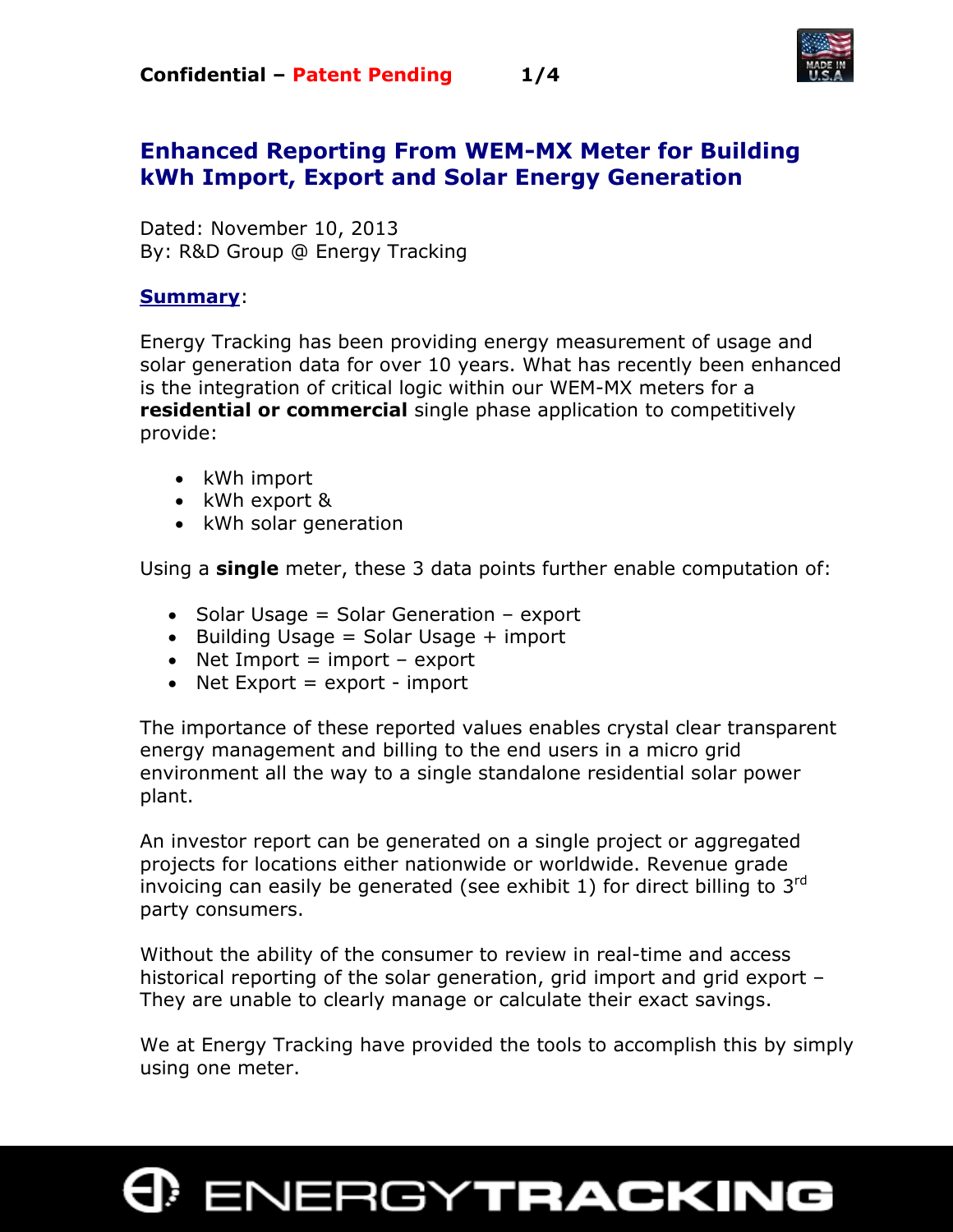

*"In today's volatile micro inverter market, this comprehensive data will provide the competitive edge to developers to specify value added reporting and tools allowing more companies to successfully win projects."* – Paul Reineck (Foothill Electric)



#### **Solar Usage**:

#### **Solar Usage** = Solar Generation – export





**Building Usage** = Solar Generation – export + import

## **INERGYTRACKING**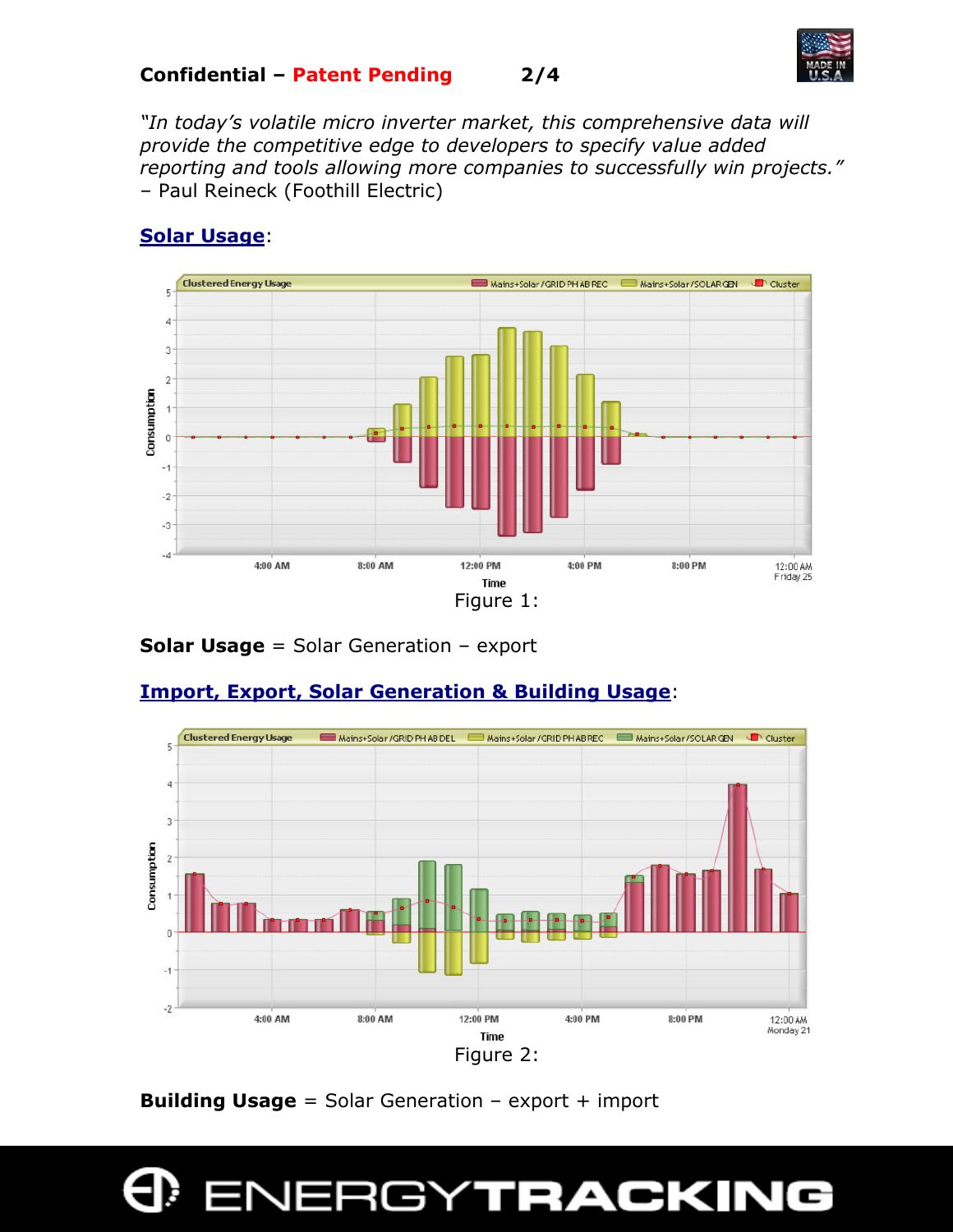

Figure 2 shows the three main measurement points provided by the WEM-MX meter which are import, export and solar generation. The "Cluster" series in the chart displays building usage.

#### **Data Reported via Load Profile**:

| New Load Profile Data                     | <b>Old Load Profile Data</b>  |
|-------------------------------------------|-------------------------------|
| kWh Delivered (import)                    | <b>kWh Delivered (import)</b> |
| kWh Received (export)                     | kWh Received (export)         |
| <b>Solar Generation</b>                   | l kVARh Delivered             |
| Solar Usage = Solar Generation $-$ export | <b>LkVARh Received</b>        |

#### **Value Proposition**:

- a. End users want to understand exact solar generation, energy import and export and correlate these numbers to their utility bill.
- b. A single meter can provide import, export and solar generation greatly reducing the cost of hardware by not having to install two meters.
- c. A single meter simplifies reporting of the data and reduces long term reporting costs.
- d. A single meter reduces errors from a two meter reporting system. The back end does not need to cross reference another meter to compute additional figures.
- e. Key data points can be used to further calculate:
	- i. Net Import: (import export)
	- ii. Net Export: (export import)
	- iii. Building Usage: (Solar Generation + Net Import)
- f. A long history of Energy Tracking providing highly accurate revenue grade meters that has gained trust – industry wide in providing high quality hardware, accurate measurement and consistent reporting.